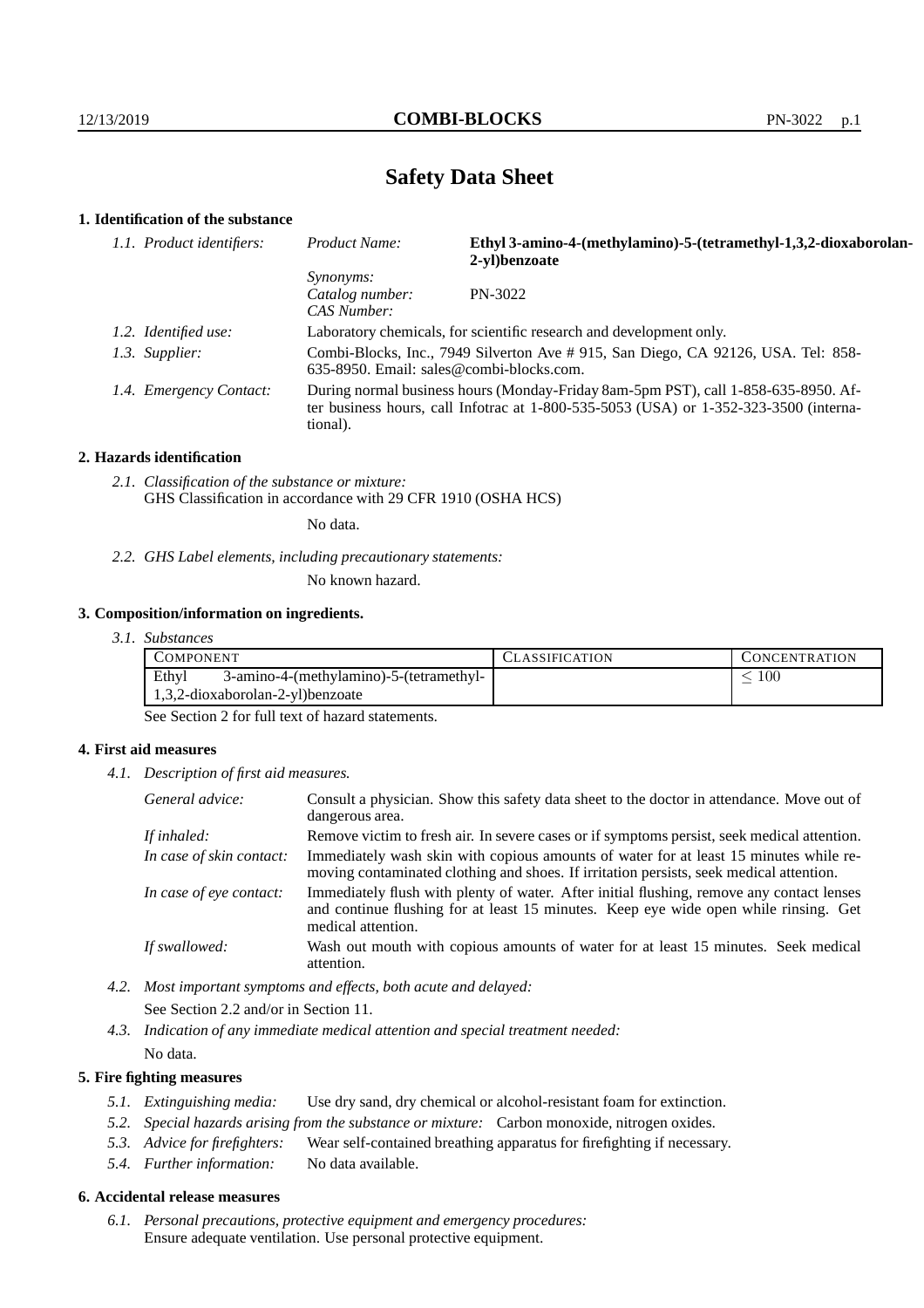| 6.2. Environmental precautions:                                                                                                                                                                                                                            |                                                                                                                                                                                                                                                                    |  |  |  |
|------------------------------------------------------------------------------------------------------------------------------------------------------------------------------------------------------------------------------------------------------------|--------------------------------------------------------------------------------------------------------------------------------------------------------------------------------------------------------------------------------------------------------------------|--|--|--|
| Should not be released into the environment. See Section 12 for additional ecological information.                                                                                                                                                         |                                                                                                                                                                                                                                                                    |  |  |  |
| 6.3. Methods and materials for containment and cleaning up:                                                                                                                                                                                                |                                                                                                                                                                                                                                                                    |  |  |  |
| Sweep up or vacuum up spillage and collect in suitable container for disposal.                                                                                                                                                                             |                                                                                                                                                                                                                                                                    |  |  |  |
| 6.4. Reference to other sections:                                                                                                                                                                                                                          |                                                                                                                                                                                                                                                                    |  |  |  |
|                                                                                                                                                                                                                                                            | Refer to protective measures listed in Sections 8 and 13.                                                                                                                                                                                                          |  |  |  |
| 7. Handling and storage                                                                                                                                                                                                                                    |                                                                                                                                                                                                                                                                    |  |  |  |
|                                                                                                                                                                                                                                                            | 7.1. Precautions for safe handling: Avoid contact with skin and eyes. Avoid inhalation of vapour or mist. Keep away<br>from sources of ignition - No smoking. Take measures to prevent the build up of electro-<br>static charge. For precautions see section 2.2. |  |  |  |
| 7.2. Conditions for safe storage, including any incompatibilities: Store refrigerated. Keep container tightly closed in<br>a dry and well-ventilated place. Containers which are opened must be carefully resealed<br>and kept upright to prevent leakage. |                                                                                                                                                                                                                                                                    |  |  |  |
| 7.3. Specific end use(s):                                                                                                                                                                                                                                  | Laboratory chemicals, for scientific research and development only.                                                                                                                                                                                                |  |  |  |
| 8. Exposure Controls / Personal protection                                                                                                                                                                                                                 |                                                                                                                                                                                                                                                                    |  |  |  |
| 8.1. Control parameters:                                                                                                                                                                                                                                   |                                                                                                                                                                                                                                                                    |  |  |  |
|                                                                                                                                                                                                                                                            | Components with workplace control parameters: Contains no substances with occupational exposure limit values.                                                                                                                                                      |  |  |  |
| 8.2. Exposure controls:                                                                                                                                                                                                                                    |                                                                                                                                                                                                                                                                    |  |  |  |
|                                                                                                                                                                                                                                                            | Appropriate engineering controls: Ensure that eyewash stations and safety showers are close to the workstation<br>location. Ensure adequate ventilation, especially in confined areas.                                                                             |  |  |  |
| Personal protective equipment:                                                                                                                                                                                                                             |                                                                                                                                                                                                                                                                    |  |  |  |
| Eye/face protection:                                                                                                                                                                                                                                       | Wear appropriate protective eyeglasses or chemical safety goggles as described by OSHA's<br>eye and face protection regulations in 29 CFR 1910.133 or European Standard EN166.                                                                                     |  |  |  |
| Skin protection:                                                                                                                                                                                                                                           | Handle with gloves. Gloves must be inspected prior to use. Use proper glove removal<br>technique (without touching glove's outer surface) to avoid skin contact with this product.                                                                                 |  |  |  |

| Eye/face protection:               | Wear appropriate protective eyeglasses or chemical safety goggles as described by OSHA's<br>eye and face protection regulations in 29 CFR 1910.133 or European Standard EN166.                                                                                                                                         |  |  |
|------------------------------------|------------------------------------------------------------------------------------------------------------------------------------------------------------------------------------------------------------------------------------------------------------------------------------------------------------------------|--|--|
| Skin protection:                   | Handle with gloves. Gloves must be inspected prior to use. Use proper glove removal<br>technique (without touching glove's outer surface) to avoid skin contact with this product.<br>Dispose of contaminated gloves after use in accordance with applicable laws and good<br>laboratory practices. Wash and dry hands |  |  |
| <b>Body Protection:</b>            | Complete suit protecting against chemicals, Flame retardant antistatic protective clothing.<br>The type of protective equipment must be selected according to the concentration and<br>amount of the dangerous substance at the specific workplace.                                                                    |  |  |
| Respiratory protection:            |                                                                                                                                                                                                                                                                                                                        |  |  |
| Control of environmental exposure: | Prevent further leakage or spillage if safe to do so. Do not let product enter<br>drains.                                                                                                                                                                                                                              |  |  |

## **9. Physical and chemical properties**

*9.1. Information on basic physical and chemical properties*

| (a)                        | Appearance:                                   | No data  |
|----------------------------|-----------------------------------------------|----------|
| (b)                        | Odour:                                        | No data  |
| (c)                        | Odour Threshold:                              | No data  |
| (d)                        | pH:                                           | No data  |
| (e)                        | Melting point/freezing point:                 | No date. |
| (f)                        | Initial boiling point and boiling range:      | No data  |
| (g)                        | Flash point:                                  | No data  |
| (h)                        | Evaporatoin rate:                             | No data  |
| (i)                        | Flammability (solid, gas):                    | No data  |
| (j)                        | Upper/lower flammability or explosive limits: | No data  |
| $\left( k\right)$          | Vapour pressure:                              | No data  |
| $\left( \mathrm{l}\right)$ | Vapour density:                               | No data  |
| (m)                        | Relative density:                             | No data  |
| (n)                        | Water solubility:                             | No data  |
| $\circ$                    | Partition coefficient: n-octanol/water:       | No data  |
| (p)                        | Auto-ignition:                                | No data  |
| (q)                        | Decomposition temperature:                    | No data  |
| (r)                        | Viscosity:                                    | No data  |
| (s)                        | Explosive properties:                         | No data  |
| (t)                        | Oxidizing properties:                         | No data  |